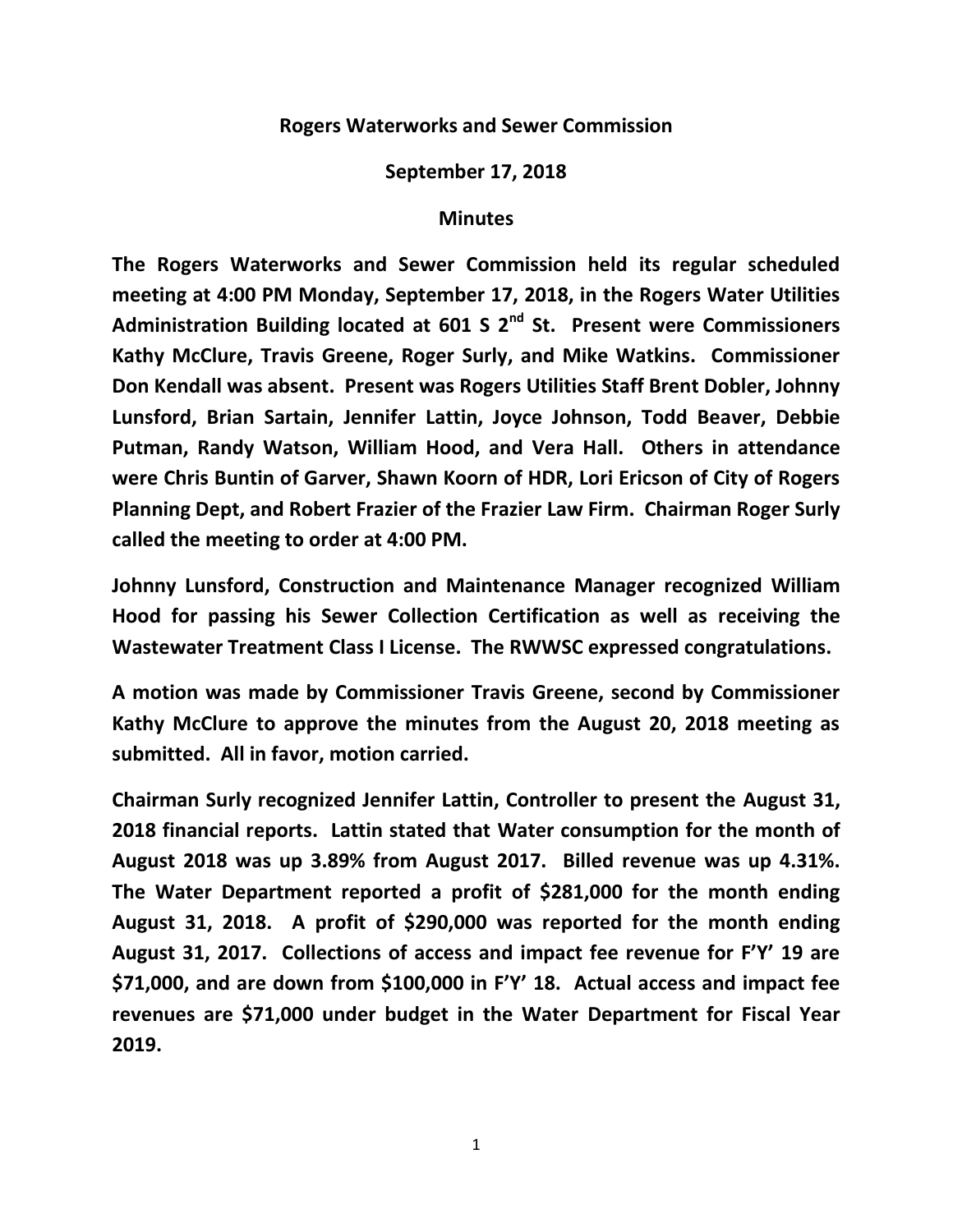**Sewer consumption for August 2018 was up .99% from August 2017. Billed revenue was up 1.90%. The Sewer Department reported a profit of \$262,000 for the month ending August 31, 2018. A profit of \$280,000 was reported for the month ending August 31, 2017. Collections of access and impact fee revenue for F'Y' 19 are \$163,000, and are down from \$212,000 in F'Y' 18. Actual access and impact fee revenues are \$145,000 under budget in the Sewer Department for Fiscal Year 2019.**

**The Restricted and Unrestricted Funds Report show total funds are at \$36.7 million. \$8.8 million is restricted. The unrestricted funds are at \$11.2 million in Water and \$16.7 million in Sewer. Total funds on hand at August 31, 2017 were \$34.0 million. The year to date profit in the Water Department was more than the prior year and budget. The year to date profit in the Sewer Department is also more than the prior year and budget. Year to date collections of access and impact fees are less than the prior year and budget in the Water and Sewer Departments. Lattin also stated that there will be a \$.02/thousand gallon increase on the water purchases from Beaver Water District. The current rate is \$1.34/thousand gallons and will be \$1.36/thousand gallons starting with the November 2018 billing statement. Lattin said the audit reports would be presented at the next meeting. There were no questions.**

**Chairman Surly recognized Brian Sartain, Utility Engineer for the presentation of the August Engineering Report. Sartain said plan reviews remain strong. New project submittals include two (2) tire shops and the Natural State Beer Co. and the Roselawn Subdivision located on East New Hope Road. Also included are the Seed Church Development and a new storage facility. Sartain noted the map showing the proposed bond projects. Sartain said Bell View Road is nearing completion for the utilities. The I-49/71 B Interchange waterline relocation plans advertised this past Sunday in hopes to present bid results in October. The rejected bids from the 10th & Rozelle water and sewer project will advertise again. The repair to the Blossom Way Sanitary Sewer interceptor is essentially complete. However, CCTV inspections revealed a significant crack downstream of the sewer repair. Sartain stated that staff is researching internal repair/rehabilitation methods to avoid a more costly full replacement of the**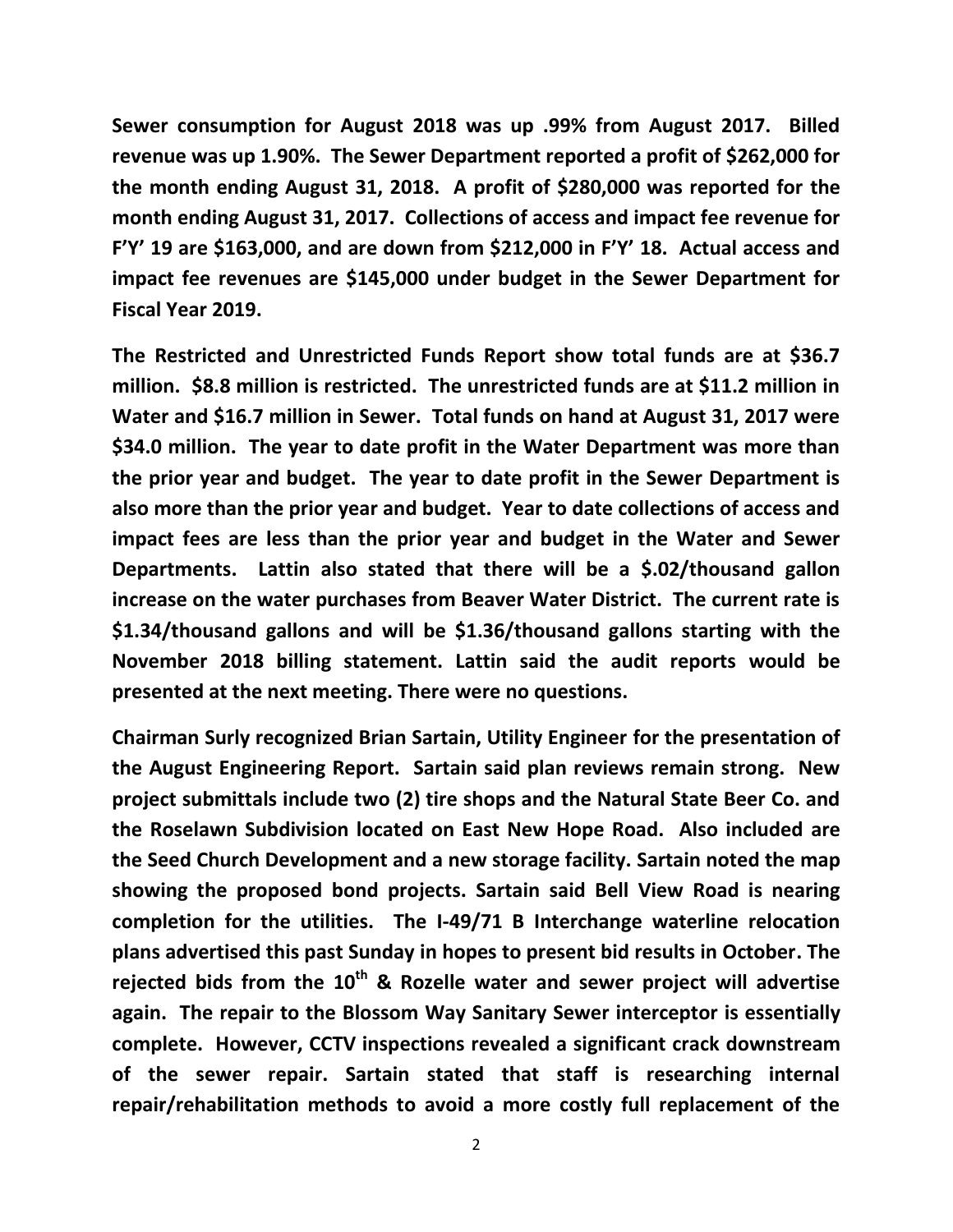**pipe. Noting progress on the RPCF Train I Rehabilitation project, Sartain stated that the basin was filled for startup testing, and water started to leak through intake pipes for the recirculation pumps, due to heavy corrosion. Chairman Surly asked how long it's been since in use. Todd Beaver replied about 2008 or close to ten (10) years. Startup has been delayed as there are two (2) ten inch steel pipes that show extensive corrosion. Chairman Surly asked what options are now available. Sartain stated that the concrete around the pipes will be removed to determine the extent of the corrosion, then Crossland Heavy will initiate a change order for replacing the pipe that is corroded. Sartain said that the project included \$50,000 in contingencies and at this time, is currently under budget. There were no further questions.**

**Chairman Surly recognized Todd Beaver, RPCF Manager to present the August Reports. The Discharge Monitoring Report is within permit limits with no issues. The Pretreatment activities are continuing with no permit violations reported for the monitoring period. The FOG program continues with noted inspections. The new Chick-fil-A located on Pauline Whitaker Parkway, has some issues with their grease interceptor as it was not installed to the original plans submitted; most likely to get the issues resolved will undergo a new installation process. The RPCF staff has completed the installation of the new mixers which did result in significant savings. The Inflow and Infiltration look good for August as we reported below average rainfall for the month. A total of 242.4 MG was treated with approximately 17.6 MG extra throughout seven (7) rain events. There were no questions.**

**Chairman Surly recognized Johnny Lunsford, Construction and Maintenance Manager for presentation of the August Operation Reports. Lunsford reported the water break at Prairie Creek/Hwy 12 East on September 7, 2018 that resulted in a boil order. The Lost Water Report is at 16% for the last twelve (12) months, and 18% for the month. The August 2018 average daily water usage was 11.6 MGD with a single daily use high of 13.6 MGD. There were no questions.**

3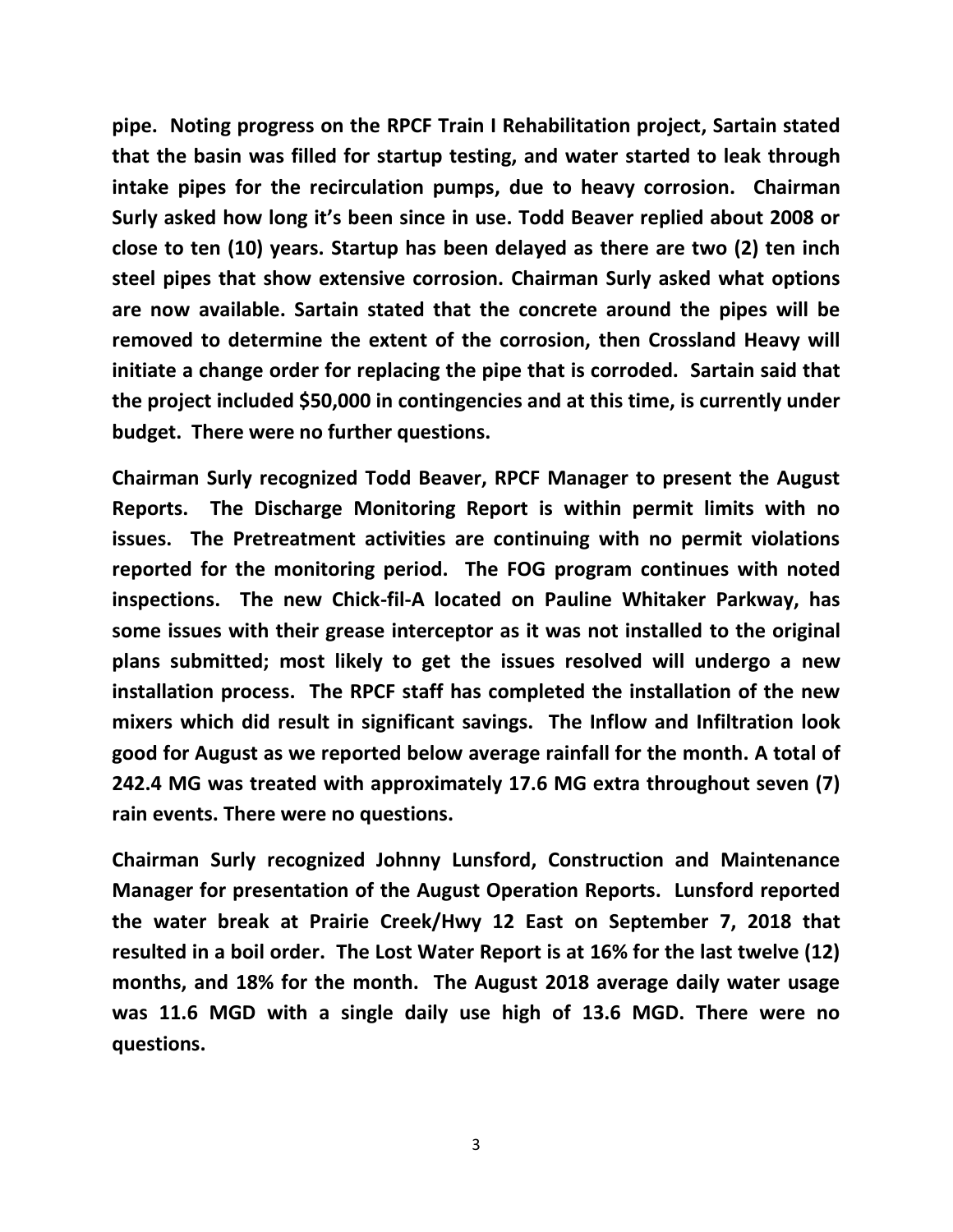**Chairman Surly recognized Brian Sartain requesting approval of the revised Construction Specifications for Manhole Frames & Covers, Sewer Manhole Construction, Sewer Manhole Testing, Force Main Hydrostatic Test, Water Main Hydrostatic Test, and Record Plan Specifications. This update will conform to the latest AWWA testing guidelines for testing procedures and also addresses updates to more conform to current inspection practices. Chairman Surly asked the most significant change. Sartain responded that the Record Plan Specifications have undergone the most significant changes due to GPS technology and electronic plan submittal. Chairman Surly asked how these changes are communicated. Sartain said after approval of the RWWSC, it is sent to the Arkansas Dept of Health for approval. It will be published on the website and also communicated in the pre-construction meetings. Commissioner Travis Greene made a motion, second by Commissioner Kathy McClure to approve the proposed revised Construction Specifications as submitted. All in favor, motion carried. There were no further questions.**

**Sartain continued by requesting approval of Amendment #2 of the Engineering Contract with Garver Engineers for Phase I RPCF Sludge Handling Facility Improvements Project in the amount of \$504,255.00. This amendment adds additional design and construction phase services for Phase I of the project. A motion was made by Commissioner Travis Greene, second by Commissioner Mike Watkins to approve Amendment #2 of the Engineering Contract for Phase I of the RPCF Sludge Handling Facility Improvements Project in the total amount of \$504,255.00 as submitted. All in favor, motion carried.**

**Johnny Lunsford requested approval to purchase a new 2018 Ram 5500 Chassis 4x4 truck including a 12' steel flatbed with additional accessories on state bid for \$53,185.00. It is a budgeted item and will replace a 2001 that is experiencing problems. Commissioner Kathy McClure made a motion, second by Commissioner Mike Watkins to approve the purchase of a new 2018 flatbed truck from Superior in the amount of \$53,185. All in favor, motion carried.**

**Chairman Surly recognized Todd Beaver, RPCF Manager to present Resolution No. 18-11 for purchase of wastewater treatment chemicals; waiving any further**